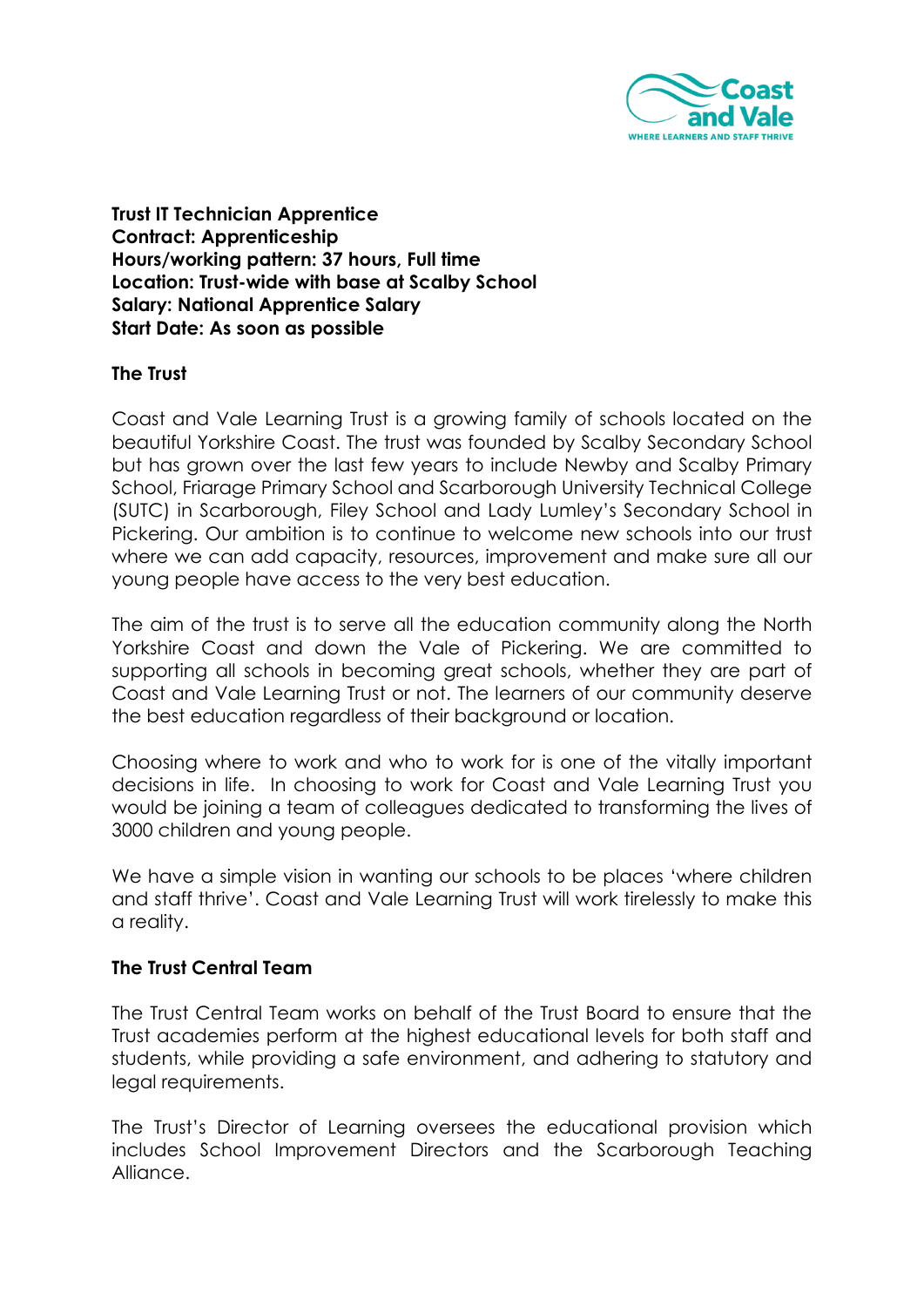

The Trust's Chief Operating Officer oversees the non-educational side of the Trust with teams responsible for Finance, HR, Premises and IT.

## **Our Opportunity**

We are looking to appoint an enthusiastic and highly motivated Apprentice IT Technician to join our Trust IT Services Team.

You will across our Trust sites alongside technicians, site leads and the IT Services Management team. You need a good level of communication, a willingness to learn new skills and the ability to adapt to the changes in technology and workflow within our Trust.

### **You will:**

- Have knowledge of various IT systems including Microsoft, Google and **Apple**
- Have a proactive approach to your CPD and progress
- Be able to work across our Trust sites both as a group or individually
- Be professional and appropriate in communication with various users of the IT Service including staff and students
- Have Level 2 qualifications to evidence good literacy and numeracy skills

### **Working for Us**

As well as being committed to your ongoing development and training we also offer a range of employee benefits including a competitive salary, access to a government pension scheme, an employee assistance programme as well as a variety of retail discounts.

### **Application Process**

Please complete the Trust's application form which can be downloaded from the Coast and Vale Learning Trust website <https://www.coastandvale.academy/vacancies-across-our-trust/>

Please contact us if you need an application form in a different format.

Completed applications must be returned to Charlotte Thickett at [itint@coastandvale.academy](mailto:itint@coastandvale.academy)

We do not accept CVs.